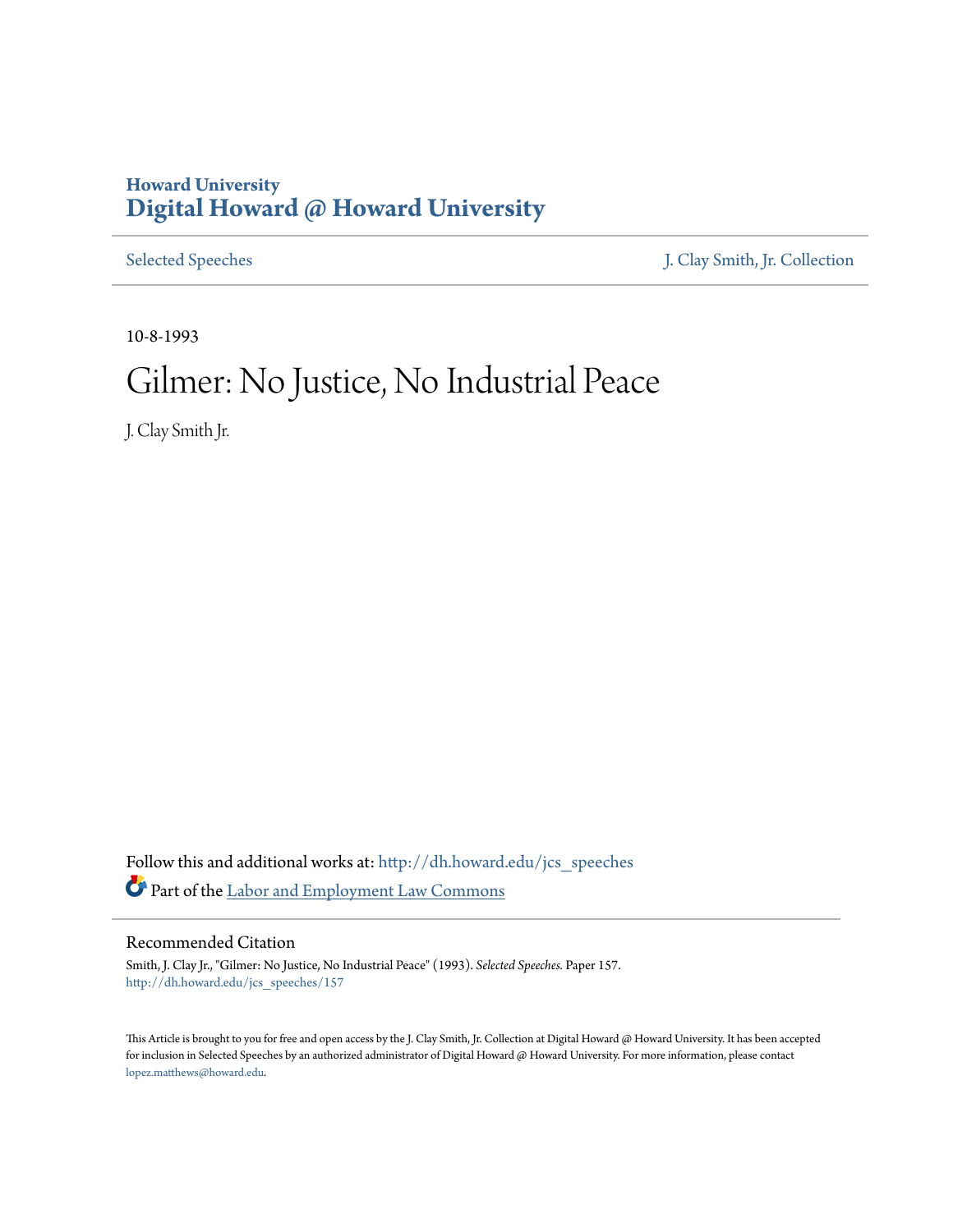

{

HOWARD **UNIVERSITY** 2900 VAN NESS STREET. N.W. WASHINGTON. D.C. 20008

Gilmer: No Justice, No Industrial Peace<sup>1</sup>

By J. Clay smith, Jr. Professor of Law, Howard University School of Law

The question for civil rights claims after Gilmer v. Interstate/Johnson Lane Corporation, 111 S. ct. 1647 (1991) is: whether an employer of fifteen or more people, may, prior to or contemporaneous with employing a person or groups of persons, present and exact an agreement to arbitrate all claims, including federally created civil rights or constitutional claims, involving race, color, sex, creed, religion, or national origin, on any terms or conditions of employment? The best answer to this question is no. The reason for this answer is that arbitration agreements should not render the expressed national purposes against employment discrimination and, perhaps, other forms of unlawful activity (protected under the post-Reconstruction statutes) as nonreviewable.

<sup>1</sup> Before the Howard University Symposium on Current Issues in Arbitration, Friday, October 8, 1993, sponsored by the Howard University School of Law, School of Business, the American Arbitration Association, the Baywood Publishing Co., Inc., and the National Bar Association. My thanks to Brigette L. stevens, an L3 student at Howard University School of Law, for her assistance in this matter.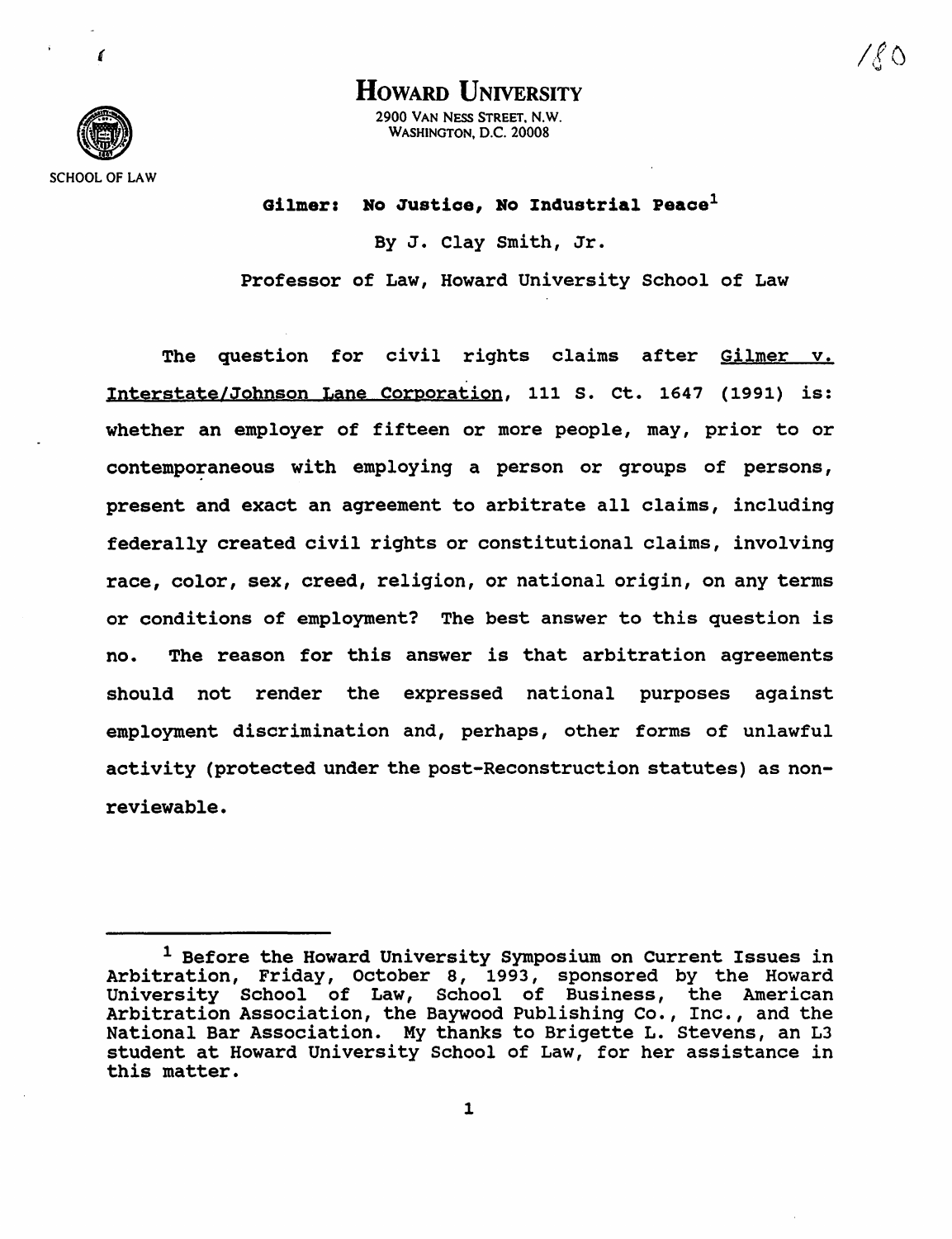Before there was a Civil Rights Act of 1964, an employer was free to discriminate against persons on the basis of race sex, creed, national origin and religion with almost immunity. Some states may have adopted fair employment practice laws to protect workers against discriminatory acts of their employers. However, these laws were not very effective in their enforcement and not very strong in the award of remedies.

The Civil Rights Act of 1964 was the nation's first comprehensive employment anti-discrimination law, which, as amended, has always faced opposition by some, who believed that the resolution of disputes between employer and employee should be left for resolution between the two. Because discrimination remains a dominant force in the work place, jurisdictional claims of discrimination under Title 7 of the civil Rights Act of 1964 have continued to spiral. Rather than to treat the root causes of discrimination, some members of the commercial, and political community, have sought to accommodate and advocate for alternative means to deal with discrimination outside the courts, where, I believe, they predict that employers can save money (attorney's fees, filing costs, etc.,) in the defense against such claims, and, perhaps, indirectly influence the outcome by the pre/post hiring terms set forth in the arbitration agreements.

Let's examine two hypothetical cases and see how they play in a post-Gilmer climate:

First Case. A, a black woman applies to B, an employer of 100 people to work in a widget factory. The factory is located in a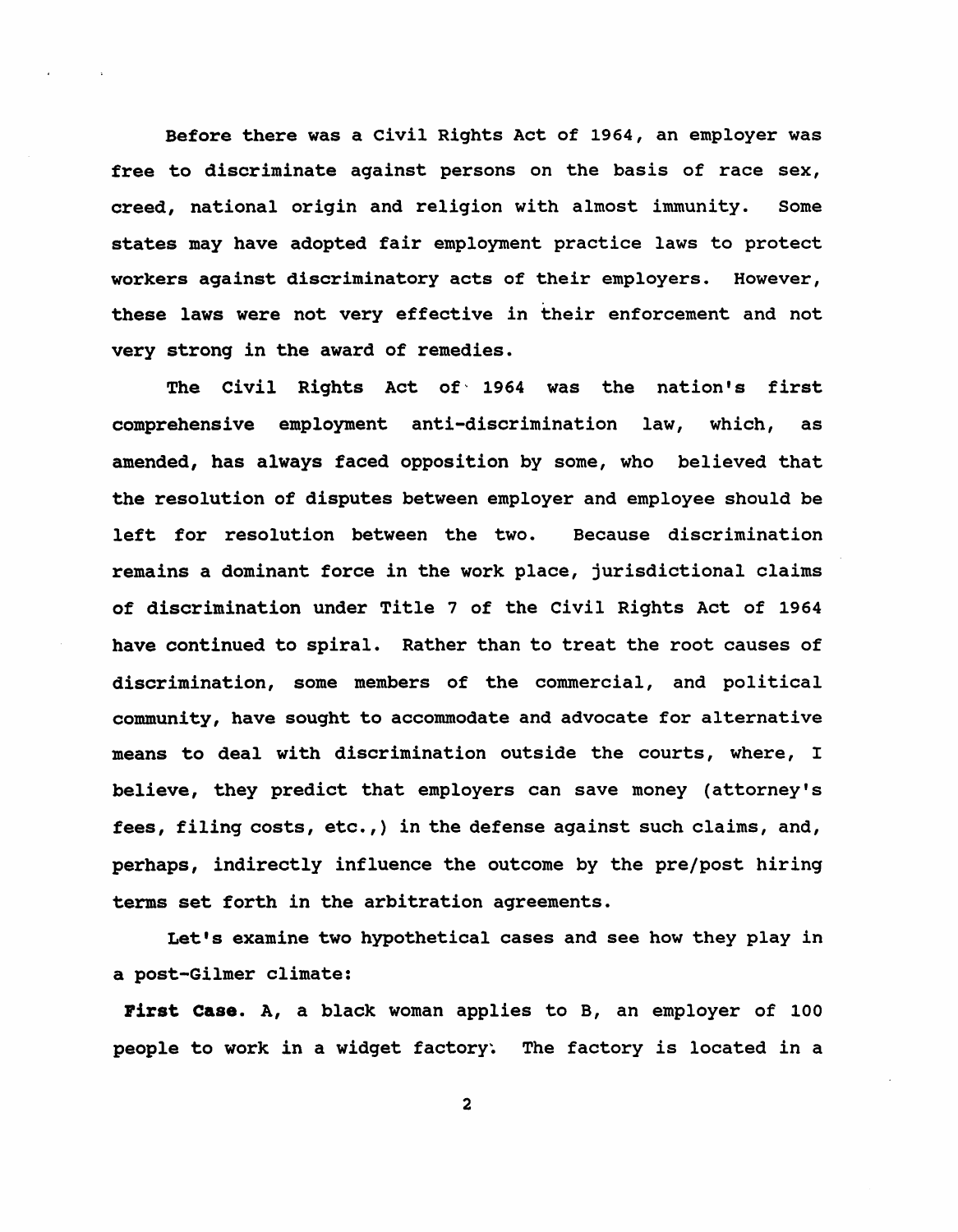small county in Mississippi, where blacks are underemployed and historically have been unemployed, and politically unrepresented, or marginally so. A is a member of the NAACP, the Mt. Nebo Baptist Church, whose minster is a leading civil rights advocate. For Black people in the community, jobs are scarce, and black people are underemployed, not only in the city of B's manufacturing Company, but in the County as well. Assume further that A has three children, is a single parent, rents an apartment, or lives in substandard housing and is not well educated. When A applies for the job, B informs A that she has the job, but that B wants A to sign an agreement that A will arbitrate all claims arising out of her employment. What do you think that A is going to do? Let's assume the unlikely: that A refuses to signs the agreement, and B finds some pretext not to hire A, but never says that the real reason that she is not being hired is because A won't sign the arbitration agreement? Does anyone believe that the next applicant from Mt. Nebo Church, whose circumstances is similar to A's is going to decline to sign the arbitration agreement? One can assume that when A is presented with the arbitration agreement which can be defined as an offer to enter into a legally binding contract, A will not have an opportunity to or may not be able to afford to consult with a lawyer. My guess is that if A asks to take the agreement to a lawyer, that B will not hire A. What rights does A have against B? What difference does it make? A is a poor black woman, in a community where her value can be substituted by someone else. B, the employer, already the dominant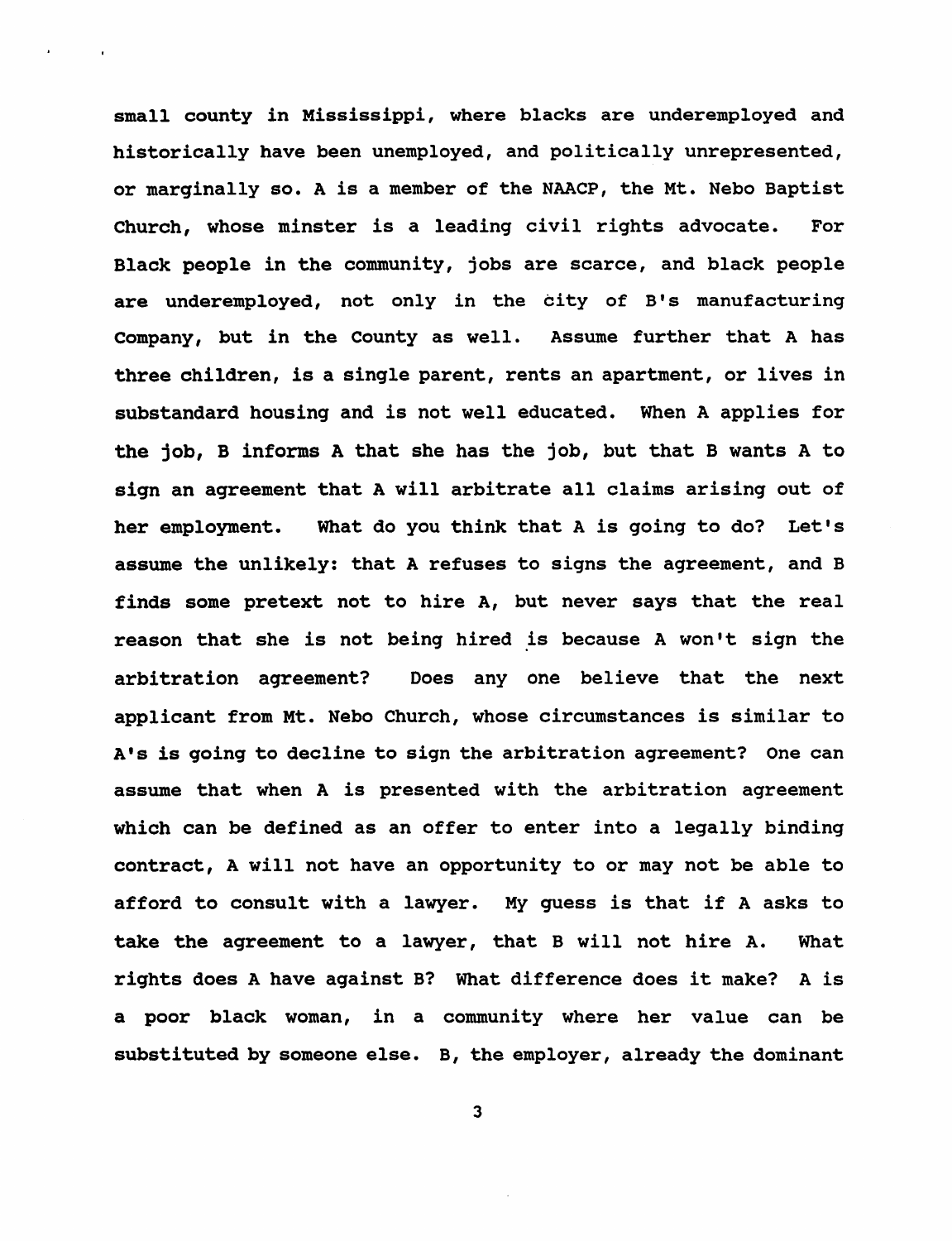person as relates to A, is now further empowered by the Gilmer opinion to use "B's right" of conditioning employment on signing the arbitration agreement to discriminate without recourse to courts of law.

**Second Case.** Assume that A, a white female high school graduate, works for B, who owns several clothing stores in New York city. B has been known to harass women. Indeed, employee complaints have been filed, one ,successfully, against him before the EEOC. Assume that A is being harassed by B, A will not give in and B continues to persist. Assume that A threatens to file a complaint against B at EEOC, and in fact does. During the sixty days that EEOC has to determine cause, B presents an arbitration agreement signed by A that A routinely, but without full knowledge of the consequences, signed while being processed through B's personnel office when she was hired four years ago. What does EEOC do with this agreement? Assume that A's complaint and EEOC's investigation unearths several other victims of B's sexual harassment, who, unlike A, do not have the courage to file a claim for fear of losing their jobs. How does Gilmer potentially apply under these circumstances? Is EEOC precluded from taking a role in the claim brought by A? What if EEOC chooses not to exercise its enforcement powers? Independent of EEOC, will the federal courts grant B's motion to dismiss A's claim when the arbitration agreement is presented? will the court hear testimony from A that she was unaware that she had signed a preclusion agreement? What is the burden of proof to demonstrate lack of knowledge or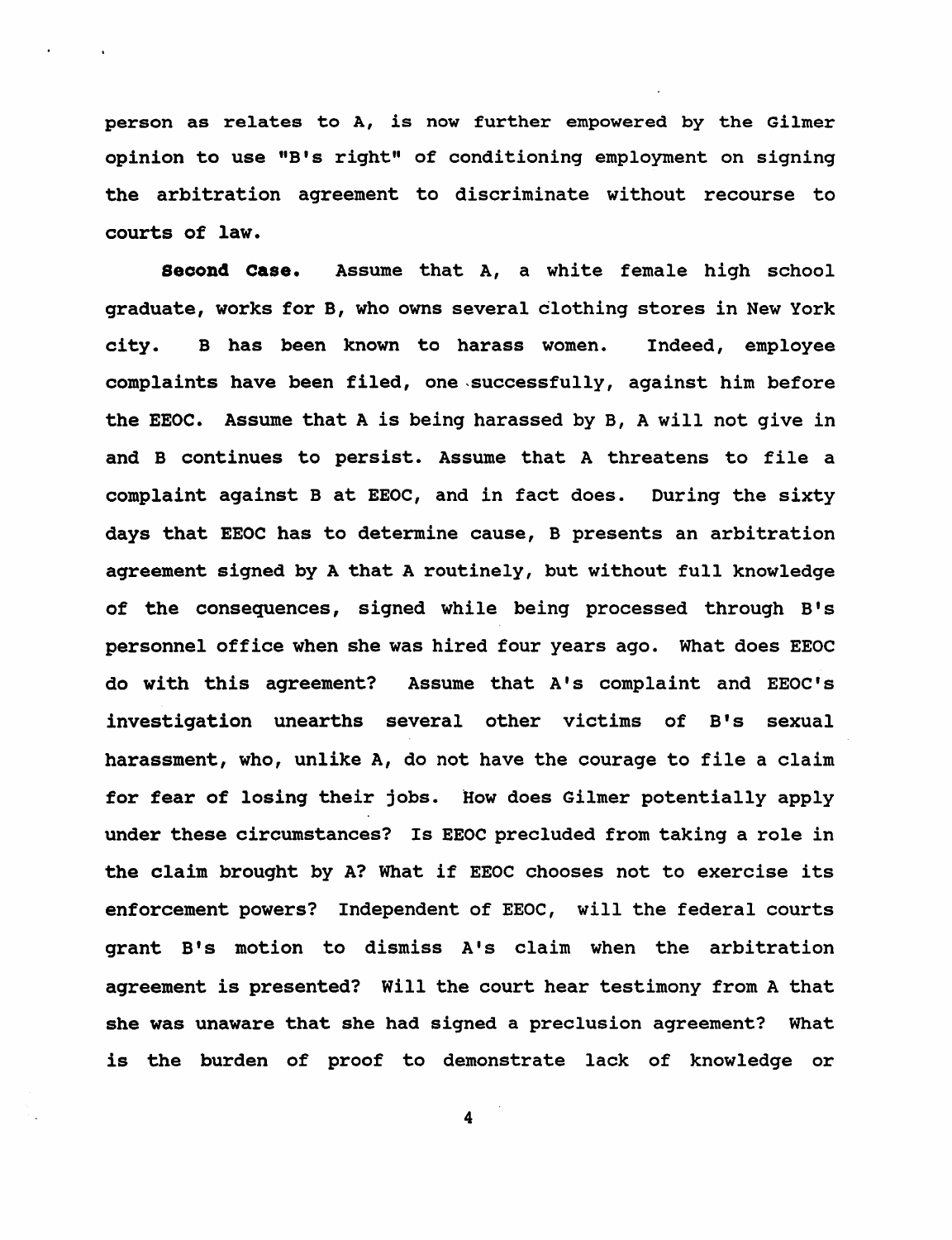appreciation of the consequences of signing the agreement (particularly of the waiver of constitutional violations or the waiver of constitutional rights, e.g., the right to a jury trial). will a lawyer even take A's case?

A. Before attempting to answer the questions posed by these two questions let me say that I am not optimistic about the post-Gilmer era as it relates to the rights of employees. So let me get to the point. As relates to employees not members of unions, (and, maybe to "individuals," who are members of unions), the execution of arbitration agreements will substantially affect their rights available under federal and state law. For example, employees will be waiving the right to a jury trial by signing an arbitration agreement, and other substantive and procedural rights available in federal and state courts, such as procedural rights available under the Federal Rules of civil Procedure. The question is whether employees have reached a point in American labor law where Congress or state legislatures must devise a non-waiver statement to be provided by a company or employer for hire which states something like this:

"Durinq the course of employment, I (do) / (not) waive any right to redress any claim or controversy arising out of my employment in a court of law."

Further, minimally, it seems to me that employers by law should be required to advise employees or prospective employees that they are not required to sign an arbitration agreement, and that if they do not sign one they will not incur any penalty for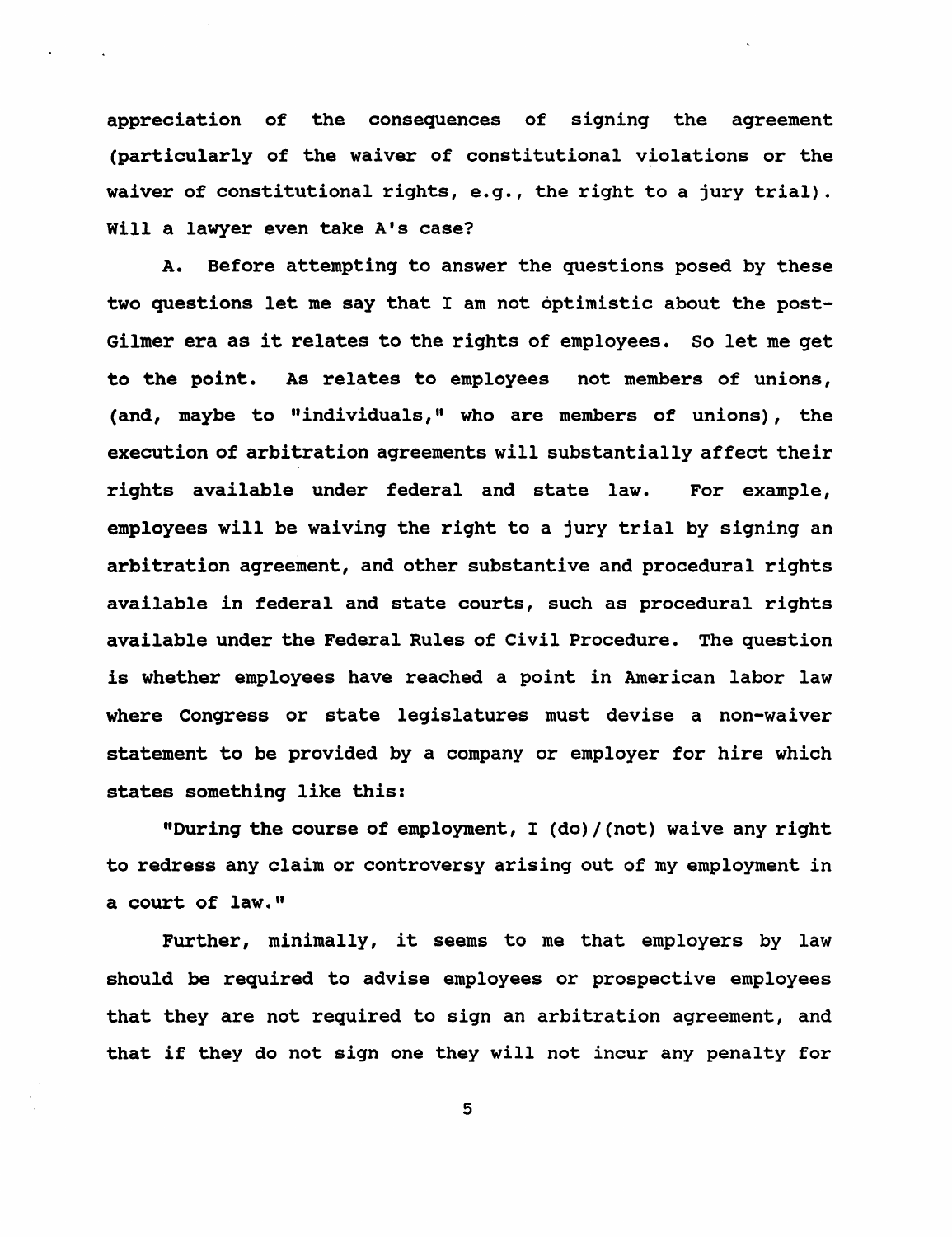not doing so. If Congress or state legislatures do not enact such protection, I foresee, and encourage the rise of a new industry of independent employment counselors to help citizens negotiate jobs in non-unionized work places, and more watchdog groups to assure that collective bargaining agreements do not unfairly undermine federally created rights of employees to have their claims determined by the courts.

B. Legal arguments that may ,counter an extension of Gilmer to civil rights type claims are as follows:

1. Congress could not have intended to include the subject matter of civil right-type claims under the FAA in 1925 because neither the common law or federal law had experience or practice in arbitral disputes with the category of claims arising under Tit. 7.

2. Congress by its enactment of the FAA/1925 could not have legislated in futuro to preclude federal jurisdiction over the subject matter of federal or local civil rights claims given the history of race in the country in 1925. The resolution of race, sex, color, national origin and religious claims arising out of employment were not contemplated by Congress in 1925. And, for point of argument, assuming that Gilmer stands, and that the FAA applies to ADEA claims, it is submitted that such claims do not have the same history as race, sex, color, national origin, or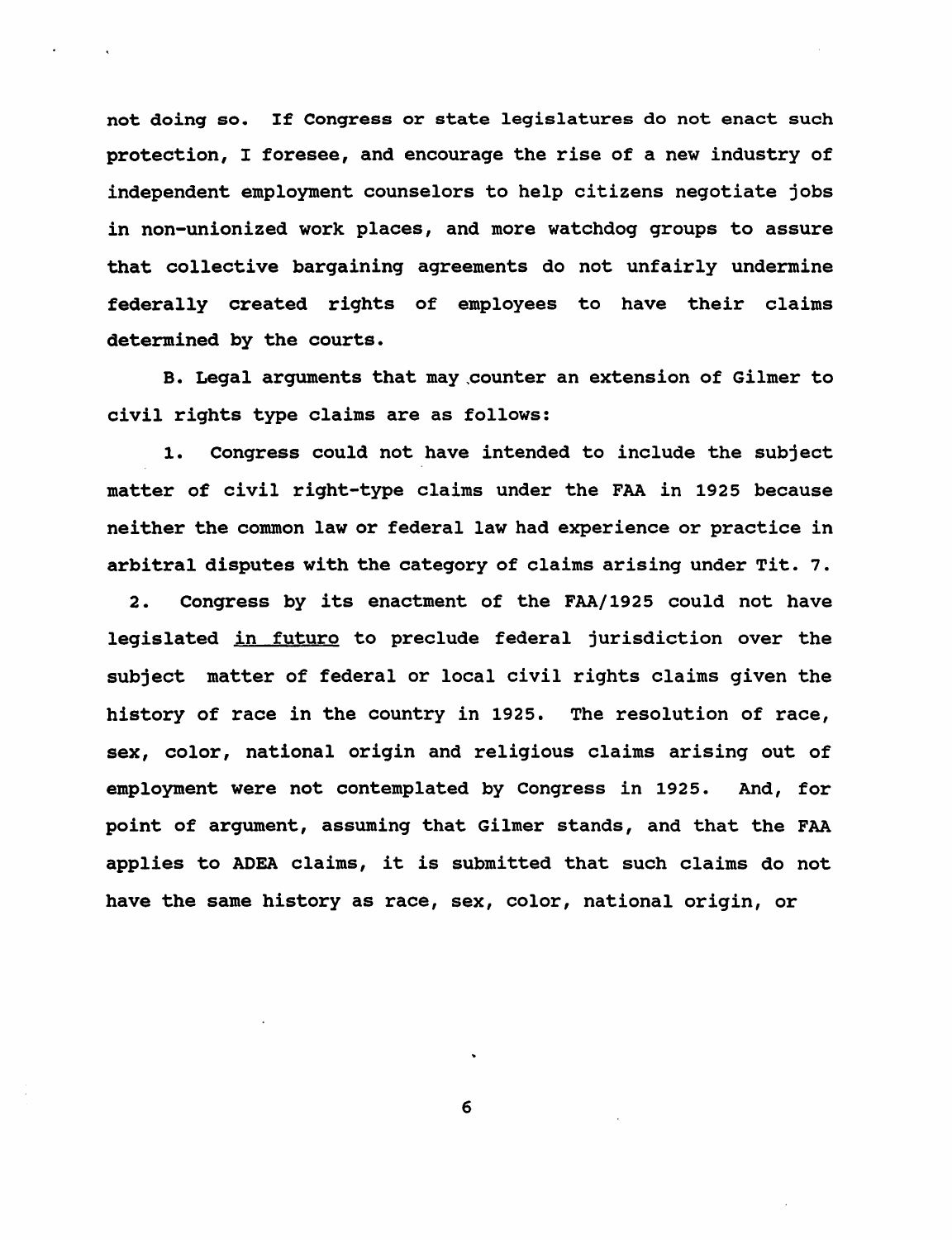religious discriminatory claims in this country to foreclose federal courts from hearing the merits of such claims. Gilmer, at 1652.

3. Does an individual arbitral contract of employment which precludes an action under judicial authority actually constitute a transaction affecting commerce? Isn't the discriminatory acts of the employer that affects commerce, and doesn't the judicial forum made available by Congress under the Tit. 7 offer, by public policy, an overriding, indeed, superior command to have such claims resolved in a judicial forum? Gilmer, at 1651, n 2.

4. If the FAA is intended to liberally favor arbitral agreements (Gilmer, at 1651), its reach appears to be limited to contracts solely of a commercial nature. Hence, Gilmer may be appropriately distinguished by the nature of the unique regulatory scheme of the security Exchange Commission (and the anti-trust laws, etc.) under which the Gilmer case arose (which is quite different from that of workers in an unregulated commercial widget factory). Gilmer, at 1652.

5. The Court in Gilmer states that "Although all statutory claims may not be appropriate for arbitration, '[h]avinq made a bargain to arbitrate, the parties should be held to it unless Congress itself has evinced an intention to preclude a waiver of judicial remedies...'" Gilmer, at 1652. I submit that the question is: Is the "bargain" a fair one? There can be no bargain if the condition for it is not legitimate. The very act of the arbitration may be an one to limit the reach of federal law on a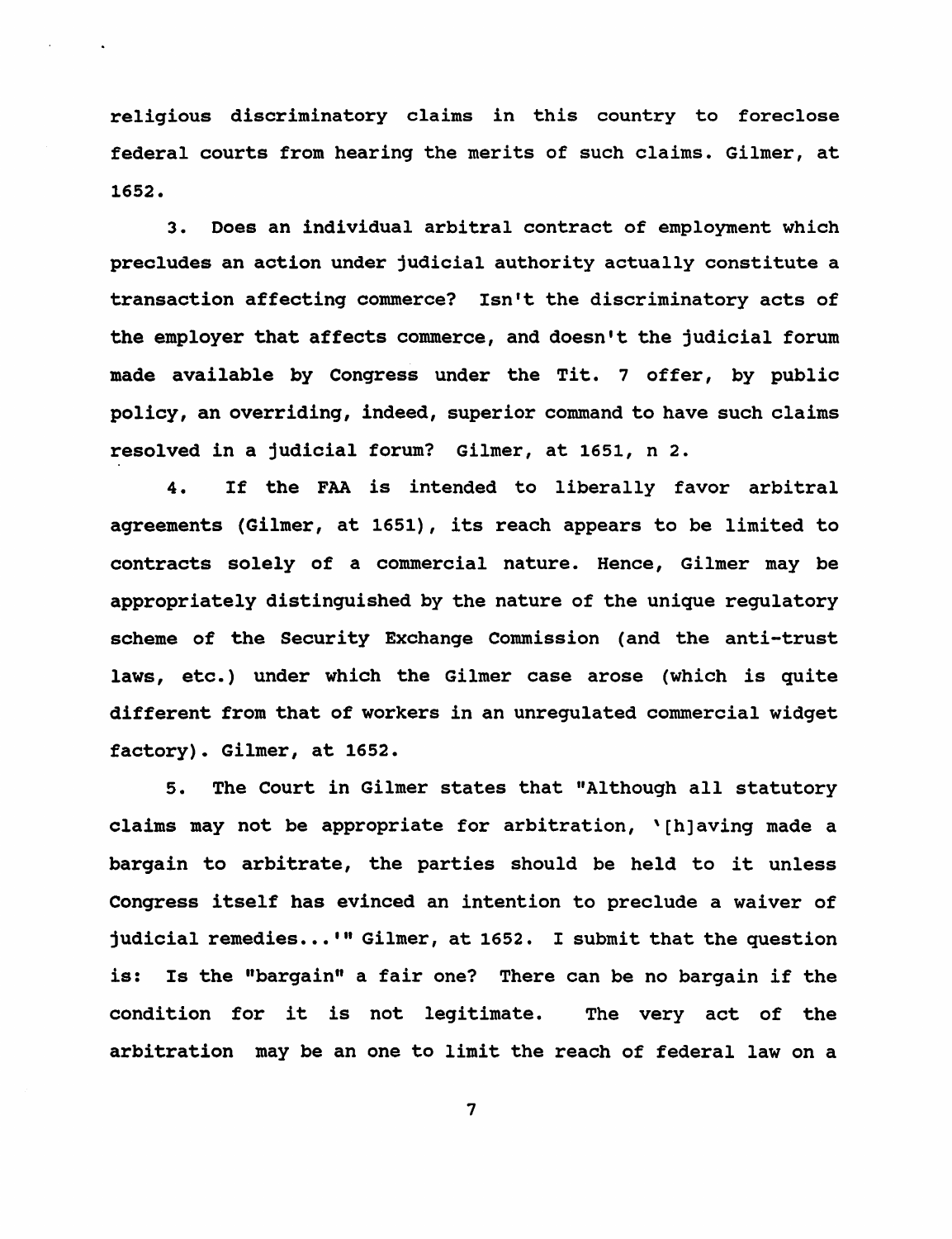class basis. Gilmer, at 1652.

6. The burden of proof assigned in Gilmer would not, in my view, be the same if the subject matter of the claim was race, color, sex, creed, national origin or religion. The deep rooted history of these categories, and there impact on the marketplace as demonstrated by the Civil Rights Act of 1964, logically places the burden of proof on the employer to demonstrated that Congress's intent was to preclude judicial authority to hear Tit. 7 claims as a matter of overriding public policy. Gilmer, at 1652.

7. In Gilmer, themes of efficiency, not justice, dominate, and judicially permit, if not encourage, adhesive contracts as relates to employment. Even though Gilmer states that "courts should remain attuned to well-supported claims that the agreement to arbitrate resulted from the sort of fraud or overwhelming economic power that would provide grounds 'for the revocation of any contract'" (Gilmer, at 1656), well-supported claims cannot logically or reasonably be expected to be established from the working poor of America, as against the employers that have the power to deny employment to minorities that continue to be historically in poverty. See e.g., Paulette Thomas, Poverty Spread in 1922 to Total of 36.9 Million, Wall st. J., oct 5, 1993, at A2.

8. As relate to the regulatory powers of the EEOC, Gilmer states: "Finally, it should be remembered that arbitration agreements will not preclude the EEOC from bringing actions seeking classwide and equitable relief." Gilmer, at 1655. This statement misreads (or perhaps, properly reads) the history of the EEOC and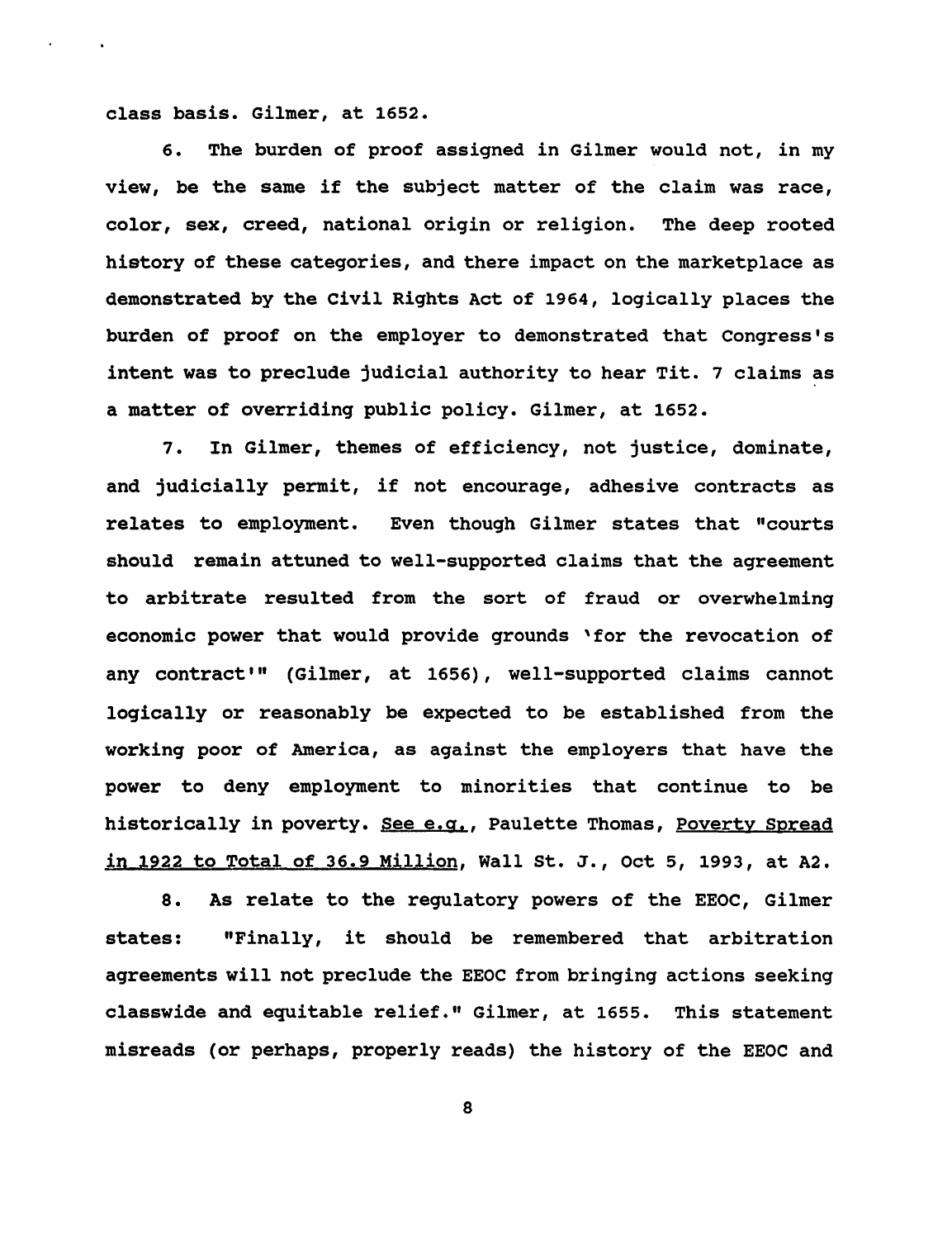the executive branch of government for the past decade, which so underfunded EEOC and other civil rights agencies, so as possibly to make the Court's statement in Gilmer meaningless. See e.g., Civil Rights Commission to Look at Agencies, Nat'l Law J., Oct. 18, 1993, at 5. The resources at EEOC and the unwillingness of presidents and Congress to provide adequate funding to enforce civil rights claims and policy, or refusal of jurisdictional agencies to enforce the law, make the above quote hollow, a statement devoid of justice. Arbitration agreements in the labor and civil rights areas may encourage federal agencies not to enforce the laws, leaving the same for private resolution and out of the reach of the courts.

I predict that when the American people, the poor and the middle class discover that even the EEOC is without economic power to eradicate discrimination or unable to gain corrective relief in the courts because of underfunding, we will see the most dramatic demonstrations ever witnessed in this country. I submit that politicians (not institutional bodies that have an economic interest in arbitration) are going to have to persuade the public that arbitration is preferable to Article III adjudication of civil rights claims. This is going to pose a serious problem for politicians. (The implications of arbitration under state's civil rights laws also will be impacted, particularly for million of employees not covered by tit. 7, i.e., employees with fewer than 15 employees.).

9

L.